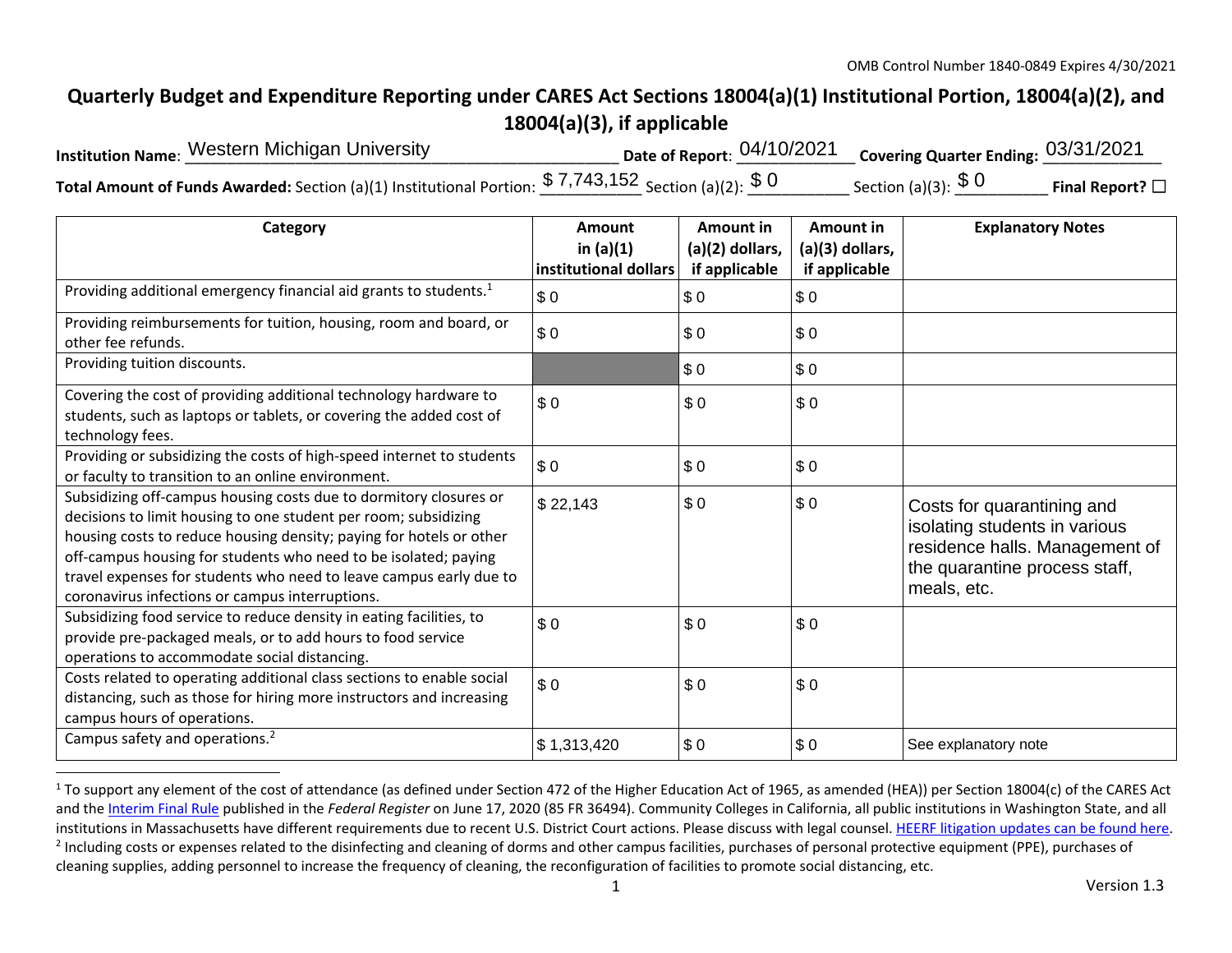OMB Control Number 1840‐0849 Expires 4/30/2021

| Category                                                                                                                                                                                                                                                                               | Amount<br>in $(a)(1)$<br>institutional dollars | Amount in<br>$(a)(2)$ dollars,<br>if applicable | Amount in<br>(a)(3) dollars,<br>if applicable | <b>Explanatory Notes</b>                                                                    |
|----------------------------------------------------------------------------------------------------------------------------------------------------------------------------------------------------------------------------------------------------------------------------------------|------------------------------------------------|-------------------------------------------------|-----------------------------------------------|---------------------------------------------------------------------------------------------|
| Purchasing, leasing, or renting additional instructional equipment<br>and supplies (such as laboratory equipment or computers) to reduce<br>the number of students sharing equipment or supplies during a<br>single class period and to provide time for disinfection between<br>uses. | \$0                                            | \$0                                             | \$0                                           |                                                                                             |
| Replacing lost revenue due to reduced enrollment.                                                                                                                                                                                                                                      |                                                | \$0                                             | \$0                                           |                                                                                             |
| Replacing lost revenue from non-tuition sources (i.e., cancelled<br>ancillary events; disruption of food service, dorms, childcare or other<br>facilities; cancellation of use of campus venues by other<br>organizations, lost parking revenue, etc.). <sup>3</sup>                   |                                                | \$0                                             | \$0                                           |                                                                                             |
| Purchasing faculty and staff training in online instruction; or paying<br>additional funds to staff who are providing training in addition to<br>their regular job responsibilities.                                                                                                   | \$0                                            | \$0                                             | \$0                                           |                                                                                             |
| Purchasing, leasing, or renting additional equipment or software to<br>enable distance learning, or upgrading campus wi-fi access or<br>extending open networks to parking lots or public spaces, etc.                                                                                 | \$76,646                                       | \$0                                             | \$0                                           | Costs related to transitioning instructors to<br>online learning. Equipment, software, etc. |
| Other Uses of (a)(1) Institutional Portion funds. <sup>4</sup>                                                                                                                                                                                                                         | \$0                                            |                                                 |                                               |                                                                                             |
| Other Uses of (a)(2) or (a)(3) funds, if applicable. <sup>5</sup>                                                                                                                                                                                                                      |                                                | \$0                                             | \$0                                           |                                                                                             |
| <b>Quarterly Expenditures for each Program</b>                                                                                                                                                                                                                                         | \$1,412,209                                    | \$0                                             | \$0                                           |                                                                                             |
| <b>Total of Quarterly Expenditures</b>                                                                                                                                                                                                                                                 | \$1,412,209                                    |                                                 |                                               |                                                                                             |

 $3$  Including continuance of pay (salary and benefits) to workers who would otherwise support the work or activities of ancillary enterprises (e.g., bookstore workers, foodservice workers, venue staff, etc.).

<sup>&</sup>lt;sup>4</sup> Please post additional documentation as appropriate and briefly explain in the "Explanatory Notes" section. Please note that costs for Section 18004(a)(1) Institutional Portion funds may only be used "to cover any costs associated with significant changes to the delivery of instruction due to the coronavirus, so long as such costs do not include payment to contractors for the provision of pre-enrollment recruitment activities; endowments; or capital outlays associated with facilities related to athletics, sectarian instruction, or religious worship."

<sup>&</sup>lt;sup>5</sup> Please post additional documentation as appropriate and briefly explain in the "Explanatory Notes" section. Please note that costs for Sections 18004(a)(2) and (a)(3) funds may only be used "to defray expenses, including lost revenue, reimbursement for expenses already incurred, technology costs associated with a transition to distance education, faculty and staff trainings, payroll incurred by institutions of higher education and for grants to students for any component of the student's cost of attendance (as defined under section 472 of the HEA), including food, housing, course materials, technology, health care, and child care."